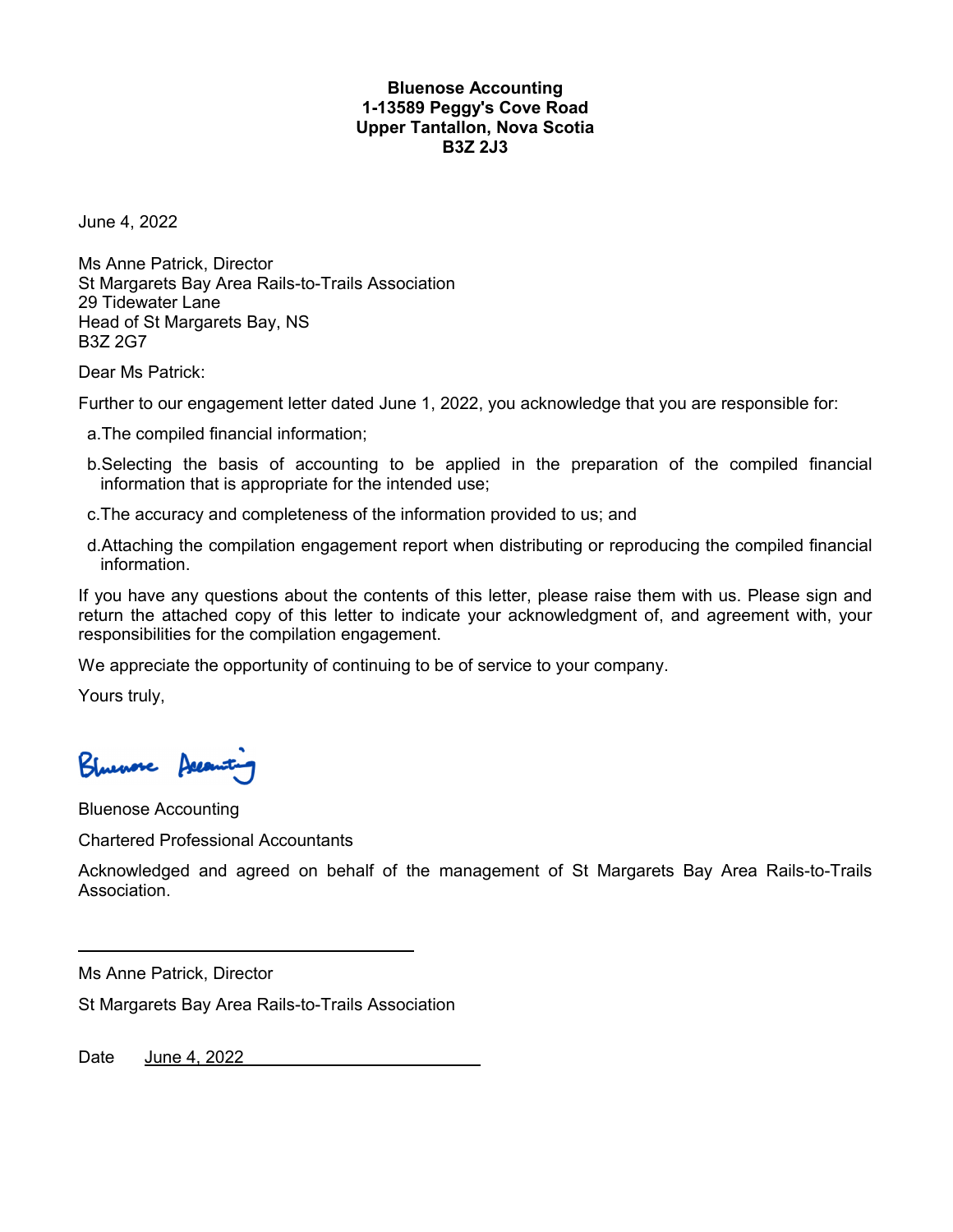Bluenose Accounting **Chartered Professional Accou** 

June 1, 2022

Ms Anne Patrick, Director St Margarets Bay Area Rails-to-Trails Association 29 Tidewater Lane Head of St Margarets Bay, NS B3Z 2G7

Attention:

Dear Ms Patrick:

You have requested that, on the basis of information that you will provide, we assist you in the preparation of the compiled financial information of St Margarets Bay Area Rails-to-Trails Association, which comprise the balance sheet as at MARCH 31, 2022, and the statement of income and retained earnings for the year then ended, and Notes to the Financial Statements, which describes the basis of accounting to be applied in the preparation of the compiled financial information.

# **Intended Use of the Compiled Financial Information**

The compiled financial information is intended to be used by management of St Margarets Bay Area Rails-to-Trails Association and third parties, being identified by management in writing piror to this engagement letter date. Those parties are in a position to request and obtain further information from the entity.

We are pleased to confirm our acceptance and our understanding of this compilation engagement by means of this letter.

#### **Our Responsibilities**

We will perform the compilation engagement in accordance with the Canadian Standard on Related Services (CSRS) 4200, Compilation Engagements, which requires us to comply with relevant ethical requirements.

A compilation engagement involves us assisting you in the preparation of compiled financial information. Since a compilation engagement is not an assurance engagement, we are not required to perform procedures to verify the accuracy or completeness of the information you provide to us for the compilation engagement. Accordingly, we will not express an audit opinion or a review conclusion, or provide any form of assurance on the compiled financial information.

**Upper Tantallon** 13589 Peggy's Cove Road Upper Tantallon, NS B3Z 2J3 tel 902.820.8000



Bedford - Hammonds Plains 201 - 1 Kingswood Drive Hammonds Plains, NS B4B 0P4 tel 902.835.5000

bluenoseaccounting.com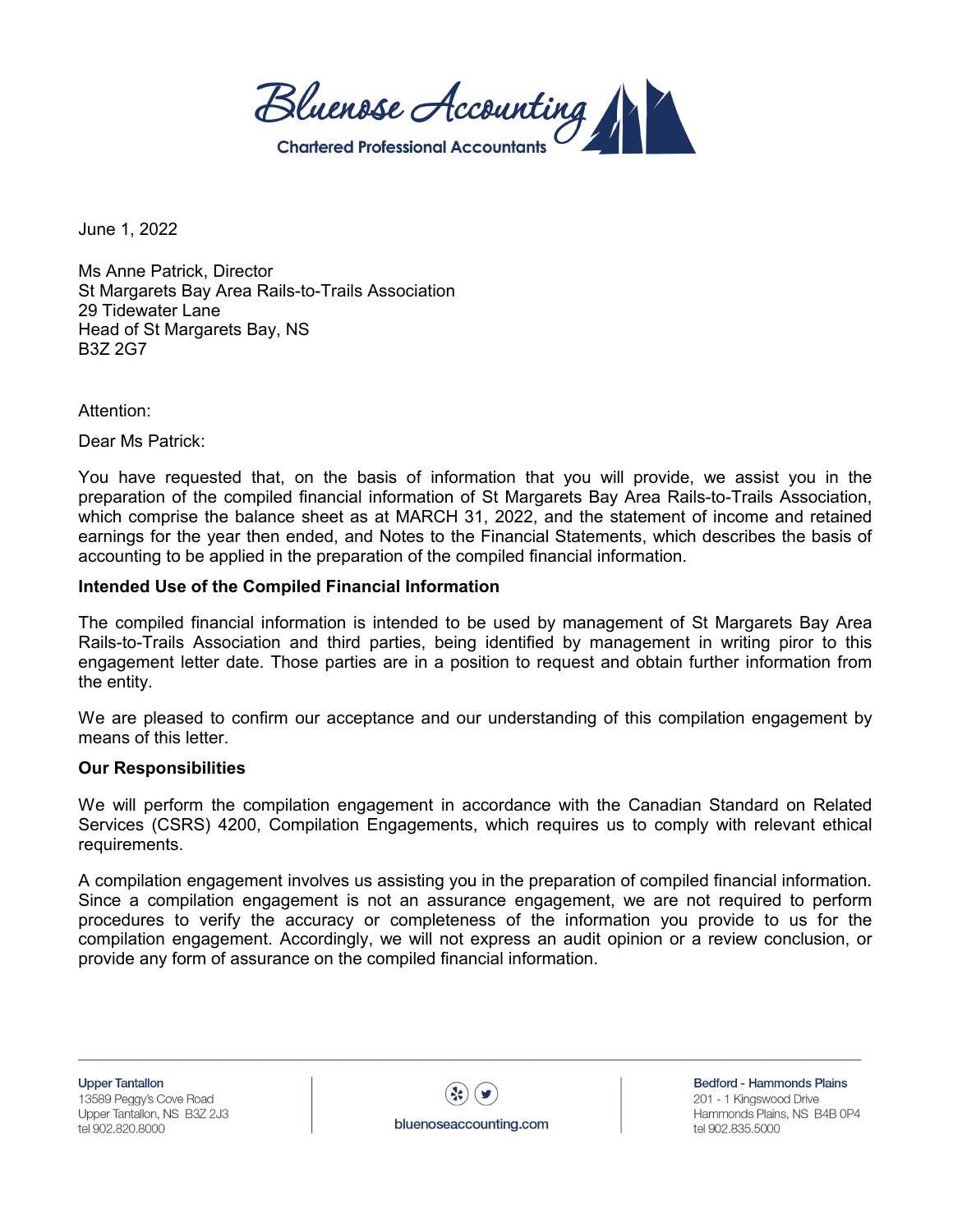Bluenose Accounting **Chartered Professional Accou** 

# **Management's Responsibilities**

The compilation engagement is performed on the basis that you acknowledge that:

- a. The third party that intends to use the compiled financial information is in a position to request and obtain further information from the entity;
- b. A compilation engagement is appropriate for the intended use;
- c. You understand that a compilation engagement will not fulfill the entity's legal, regulatory or contractual provisions, if any, for an audit engagement or a review engagement; and
- d. You understand that the compiled financial information should not be used by third parties other than those who are in a position to request or obtain further information from the entity or have agreed with you the basis of accounting applied in the preparation of the compiled financial information.

Further, you acknowledge that you are responsible for:

- a. The compiled financial information;
- b. Selecting the basis of accounting to be applied in the preparation of the compiled financial information that is appropriate for the intended use;
- c. The accuracy and completeness of the information provided to us; and
- d. Attaching the compilation engagement report when distributing or reproducing the compiled financial information.

# **Reporting**

Unless unanticipated difficulties are encountered, our report will be substantially in the form contained in Appendix A to this letter.

# **Use of Information**

It is acknowledged that we will have access to all information about identified individuals ("personal information") in your custody that we require to complete our Engagement. Our services are provided on the basis that:

- a. You represent to us that management has obtained any required consents for our collection, use, disclosure, storage, transfer and process of personal information required under applicable privacy legislation and professional regulation; and
- b. We will hold all personal information in compliance with our Privacy Statement.

**Upper Tantallon** 13589 Peggy's Cove Road Upper Tantallon, NS B3Z 2J3 tel 902.820.8000



Bedford - Hammonds Plains 201 - 1 Kingswood Drive Hammonds Plains, NS B4B 0P4 tel 902.835.5000

bluenoseaccounting.com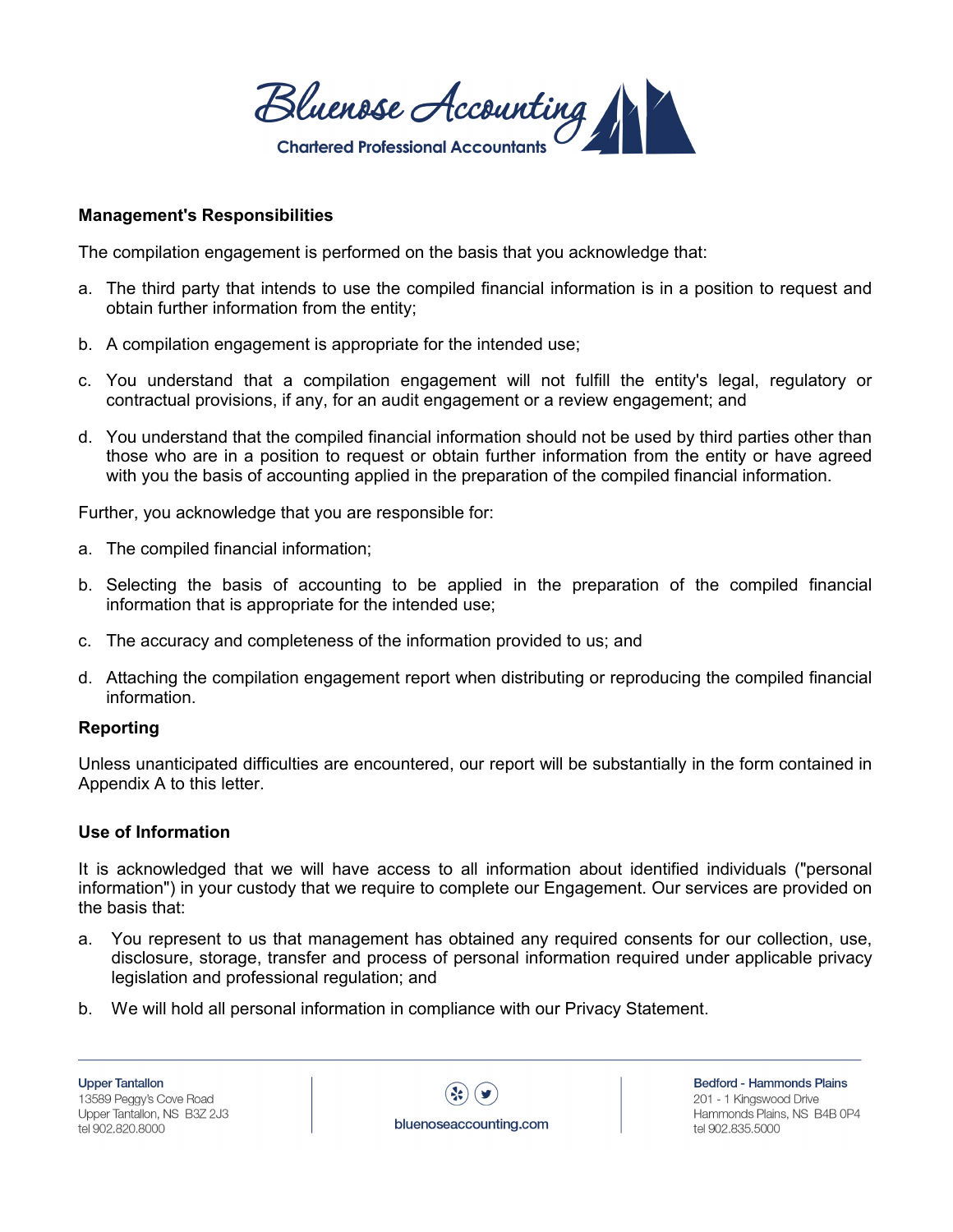Bluenose Accounting **Chartered Professional Accour** 

### **File Inspections**

In accordance with professional regulations (and by firm policy), our client files must periodically be reviewed by practice inspectors and by other firm personnel to ensure that we are adhering to professional and firm standards. File reviewers are required to maintain confidentiality of client information.

# **Confidentiality**

One of the underlying principles of the profession is a duty of confidentiality with respect to client affairs. Each professional accountant must preserve the secrecy of all confidential information that becomes known during the practice of the profession. Accordingly, we will not provide any third party with confidential information concerning the affairs of St Margarets Bay Area Rails-to-Trails Association unless:

- a. We have been specifically authorized with prior consent;
- b. We have been ordered or expressly required by law or by the provincial *Code of Professional Conduct/Code of Ethics*; or
- c. The information requested is (or enters into) public domain.

#### **Communications**

In performing our services, we will send messages and documents electronically. As such communications can be intercepted, misdirected, infected by a virus, or otherwise used or communicated by an unintended third party, we cannot guarantee or warrant that communications from us will be properly delivered only to the addressee. Therefore, we specifically disclaim, and you release us from, any liability or responsibility whatsoever for interception or unintentional disclosure of communications transmitted by us in connection with the performance of this Engagement. In that regard, you agree that we shall have no liability for any loss or damage to any person or entity resulting from such communications, including any that are consequential, incidental, direct, indirect, punitive, exemplary or special damages (such as loss of data, revenues or anticipated profits).

If you do not consent to our use of electronic communications, please notify us in writing.

#### **Other Terms of Engagement**

Subject to management review and approval, we will carry out such bookkeeping as we find necessary prior to the preparation of the compiled financial information, prepare the necessary federal and provincial income tax returns and prepare any special reports as required. Management will provide the information necessary to complete the returns/reports and will file them with the appropriate authorities on a timely basis.

**Upper Tantallon** 13589 Peggy's Cove Road Upper Tantallon, NS B3Z 2J3 tel 902.820.8000

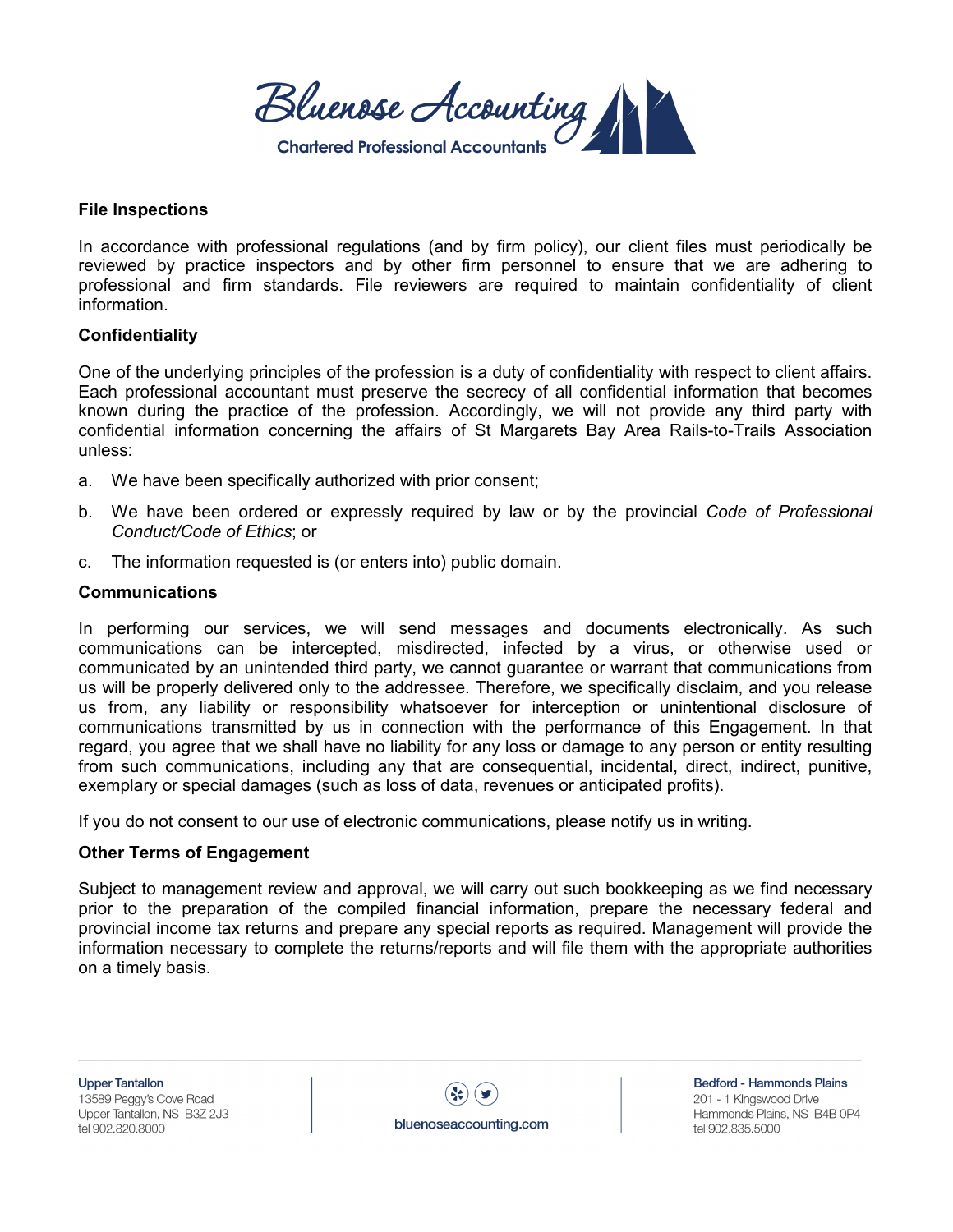Bluenose Accounting **Chartered Professional Accountan** 

It should be noted that our accounting work in the area of GST/HST and other commodity taxes is limited. Accordingly, we may not detect situations where you are incorrectly collecting GST/HST or incorrectly claiming input tax credits. As you are aware, failure to properly account for the GST/HST could result in you or your company becoming liable for tax, interest or penalties. These situations may also arise for provincial sales tax, custom duties and excise taxes.

We will also be pleased to provide other additional services upon request. Such services include income tax planning, GST/HST and PST advice, business financing, management consulting and valuations.

# **Ownership**

The working papers, files, other materials, reports and work created, developed or performed by us during the course of the Engagement are the property of our firm, constitute our confidential information and will be retained by us in accordance with our firm's policies and procedures.

During the course of our work, we may provide, for your own use, certain software, spreadsheets and other intellectual property to assist with the provision of our services. Such software, spreadsheets and other intellectual property must not be copied, distributed or used for any other purpose. We also do not provide any warranties in relation to these items and will not be liable for any lost or corrupted data or other damage or loss suffered or incurred by you in connection with your use of them.

We retain the copyright and all intellectual property rights in any original materials provided to you.

# **Accounting Advice**

Except as outlined in this letter, the Engagement does not contemplate the provision of specific accounting advice or opinions or the issuance of a written report on the application of accounting standards to specific transactions and to the facts and circumstances of the entity. Such services, if requested, would be provided under a separate engagement letter.

#### **Dispute Resolution**

You agree that any dispute that may arise regarding the meaning, performance or enforcement of this Engagement will, prior to resorting to litigation, be submitted to mediation, the mediator to be named by Bluenose Accounting.

#### **Indemnity**

St Margarets Bay Area Rails-to-Trails Association hereby agrees to indemnify, defend (by counsel retained and instructed by us) and hold harmless our firm (and its partners, agents and employees) from and against any and all losses, costs (including solicitors' fees), damages, expenses, claims, demands and liabilities arising out of (or in consequence of):

**Upper Tantallon** 13589 Peggy's Cove Road Upper Tantallon, NS B3Z 2J3 tel 902.820.8000

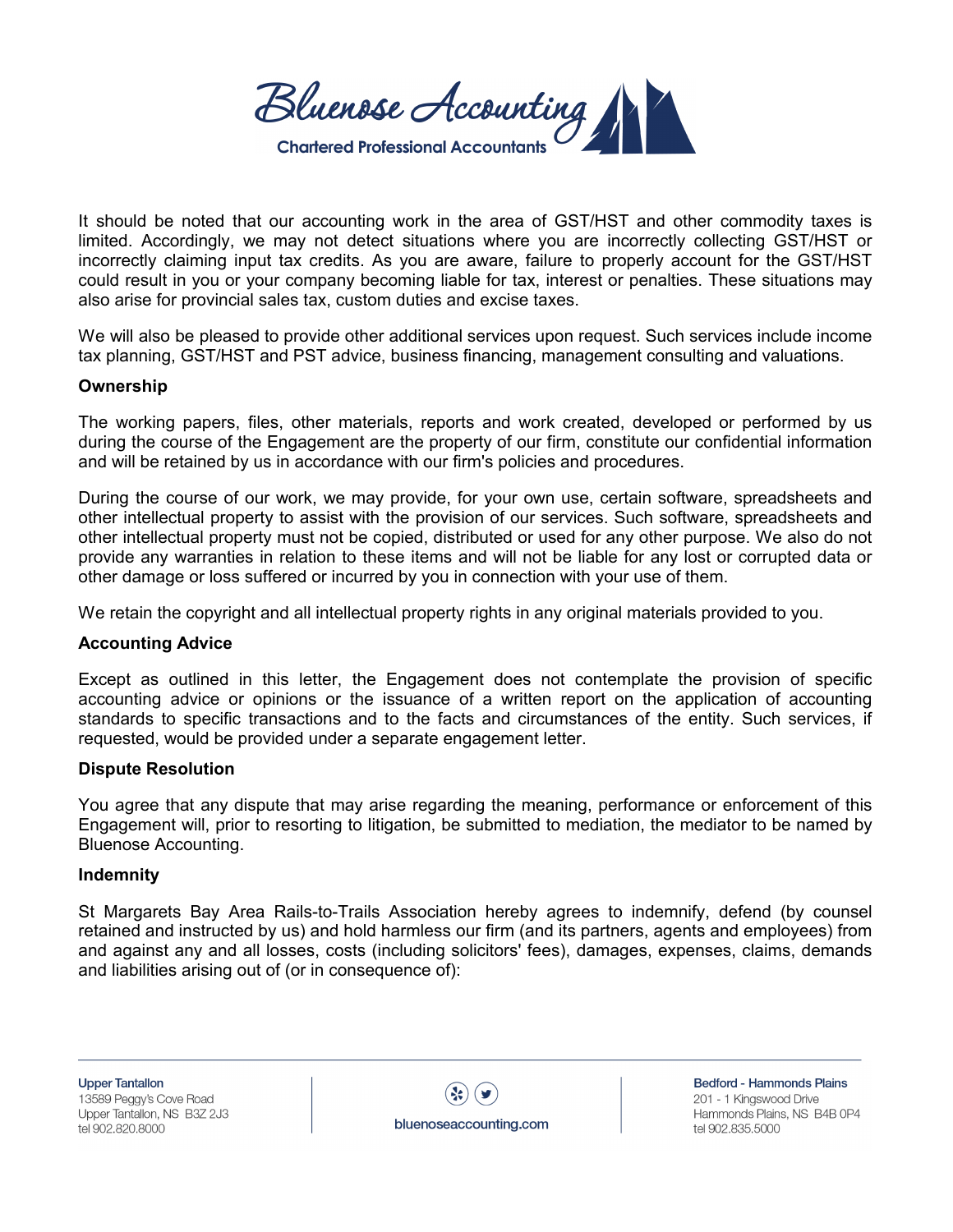Bluenose Accounting **Chartered Professional Accour** 

- a. The breach by St Margarets Bay Area Rails-to-Trails Association, or its directors, officers, agents, or employees, of any of the covenants or obligations of St Margarets Bay Area Rails-to-Trails Association herein, including, without restricting the generality of the foregoing, the misuse of, or the unauthorized dissemination of, our engagement report or the financial information in reference to which the engagement report is issued, or any other work product made available to you by our firm.
- b. A misrepresentation by a member of your management or those charged with governance.

# **Limitation of Liability**

Our aggregate liability for all claims, losses, liabilities and damages in connection with this Engagement, whether as a result of breach of contract, tort (including negligence), or otherwise, regardless of the theory of liability, is limited to the fees charged to the service related to the loss period. Our liability shall be several and not joint and several. We shall only be liable for our proportionate share of any loss or damage, based on our contribution relative to the others' contributions and only if your claim is commenced within 3 months or less of the date St Margarets Bay Area Rails-to-Trails Association should have been aware of the potential claim. In addition, we will not be liable in any event for consequential, incidental, indirect, punitive, exemplary, aggravated or special damages, including any amount for loss of profit, data or goodwill, whether or not the likelihood of such loss or damage was contemplated.

#### **Time Frames**

We will use all reasonable efforts to complete the Engagement as described in this letter within the agreed-upon time frames.

However, we shall not be liable for failures or delays in performance that arise from causes beyond our reasonable control, including any delays in the performance by St Margarets Bay Area Rails-to-Trails Association of its obligations.

#### **Fees at Regular Billing Rates**

Our professional fees will be based on our regular billing rates, plus direct out-of-pocket expenses and applicable GST/HST, and are due when rendered. Fees for additional services will be established separately.

If significant additional time is likely to be incurred, we will discuss the reasons with you and agree on a revised fee estimate before we incur the additional costs.

Fees will be rendered as work progresses and are payable on presentation.



Bedford - Hammonds Plains 201 - 1 Kingswood Drive Hammonds Plains, NS B4B 0P4 tel 902.835.5000

bluenoseaccounting.com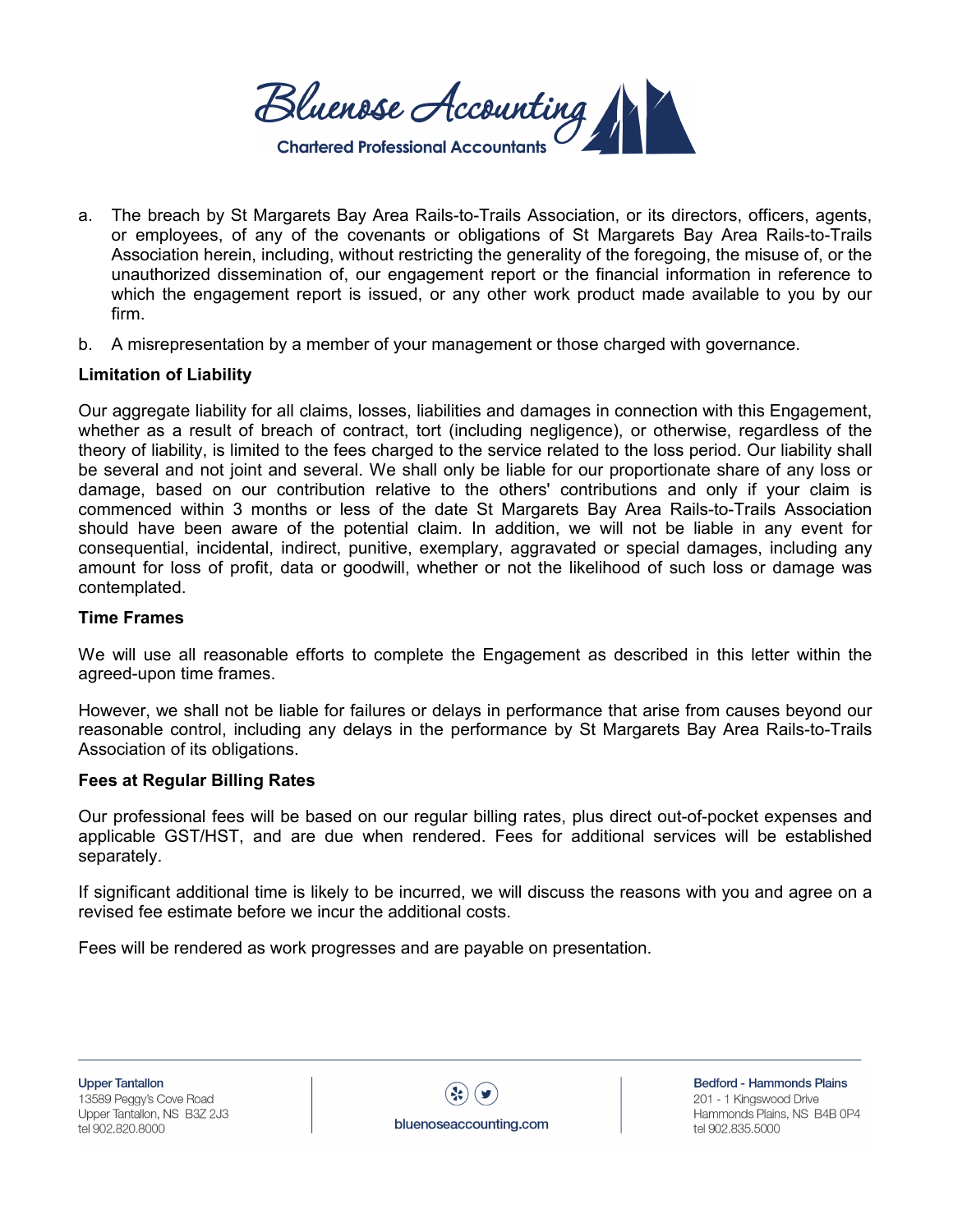Bluenose Accounting **Chartered Professional Accountan** 

# **Billing**

Our fees and costs will be billed monthly and are payable upon receipt. Invoices unpaid 30 days past the billing date may be deemed delinquent and are subject to an interest charge of 2.0% per month. We reserve the right to suspend our services or to withdraw from this Engagement in the event that any of our invoices are deemed delinquent. In the event that any collection action is required to collect unpaid balances due to us, you agree to reimburse us for our costs of collection, including lawyers' fees.

# **Costs of Responding to Government or Legal Processes**

In the event we are required to respond to a subpoena, court order, government agency or other legal process for the production of documents and/or testimony relative to information we obtained and/or prepared during the course of this Engagement, you agree to compensate us, at our normal hourly rates, for the time we expend in connection with such response and to reimburse us for all of our out-ofpocket costs (including applicable GST/HST) incurred.

#### **Termination**

Management acknowledges and understands that failure to fulfill its obligations as set out in this engagement letter will result, upon written notice, in the termination of the Engagement.

Either party may terminate this agreement for any reason upon providing written notice to the other party not less than 1 calendar days before the effective date of termination. If early termination takes place, St Margarets Bay Area Rails-to-Trails Association shall be responsible for all time and expenses incurred up to the termination date and all costs in terminating any agreement with any specialist or other third party retained by us in connection with this Engagement.

If we are unable to complete the Engagement, we may withdraw from the Engagement before issuing our Compilation Engagement Report or compiling the financial information. If this occurs, we will communicate the reasons and provide details.

#### **Survival of Terms**

This engagement letter will continue in force for subsequent Engagements unless terminated by either party by written notice prior to the commencement of the subsequent Engagement.

#### **Conclusion**

This engagement letter includes the relevant terms that will govern the Engagement for which it has been prepared. The terms of this letter supersede any prior oral or written representations or commitments by or between the parties. Any material changes or additions to the terms set forth in this letter will only become effective if evidenced by a written amendment to this letter, signed by all of the parties.

**Upper Tantallon** 13589 Peggy's Cove Road Upper Tantallon, NS B3Z 2J3 tel 902.820.8000

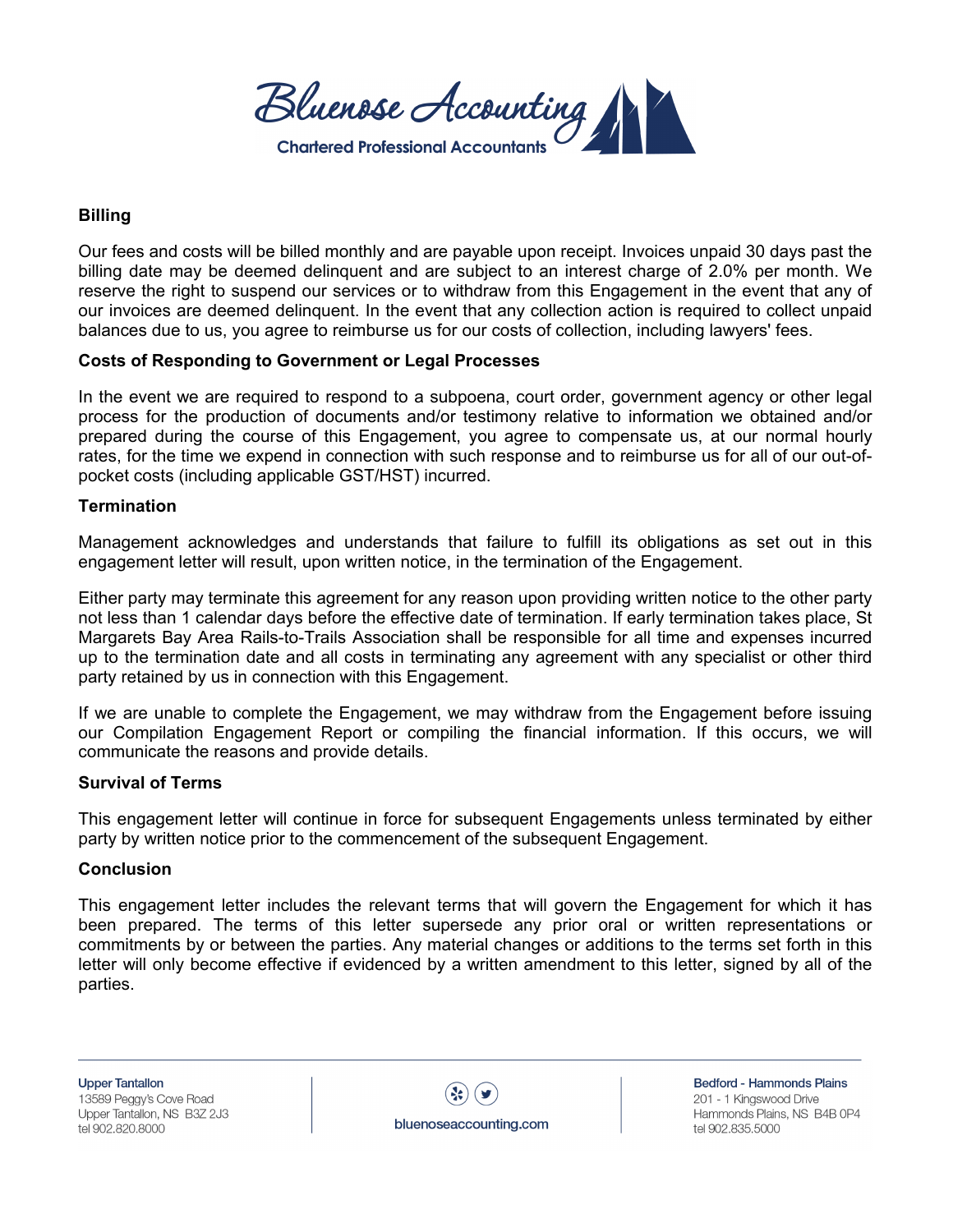Bluenose Accounting

If you have any questions about the contents of this letter, please raise them with us. Please sign and return the attached copy of this letter to indicate your acknowledgment of, and agreement with, the arrangements for the compilation engagement.

We appreciate the opportunity of continuing to be of service to your company.

Yours truly,

Kluwore

Bluenose Accounting Chartered Professional Accountants

Acknowledged and agreed on behalf of the management of St Margarets Bay Area Rails-to-Trails Association.

St Margarets Bay Area Rails-to-Trails Association

Ms Anne Patrick, Director

St Margarets Bay Area Rails-to-Trails Association

Date June 1, 2022